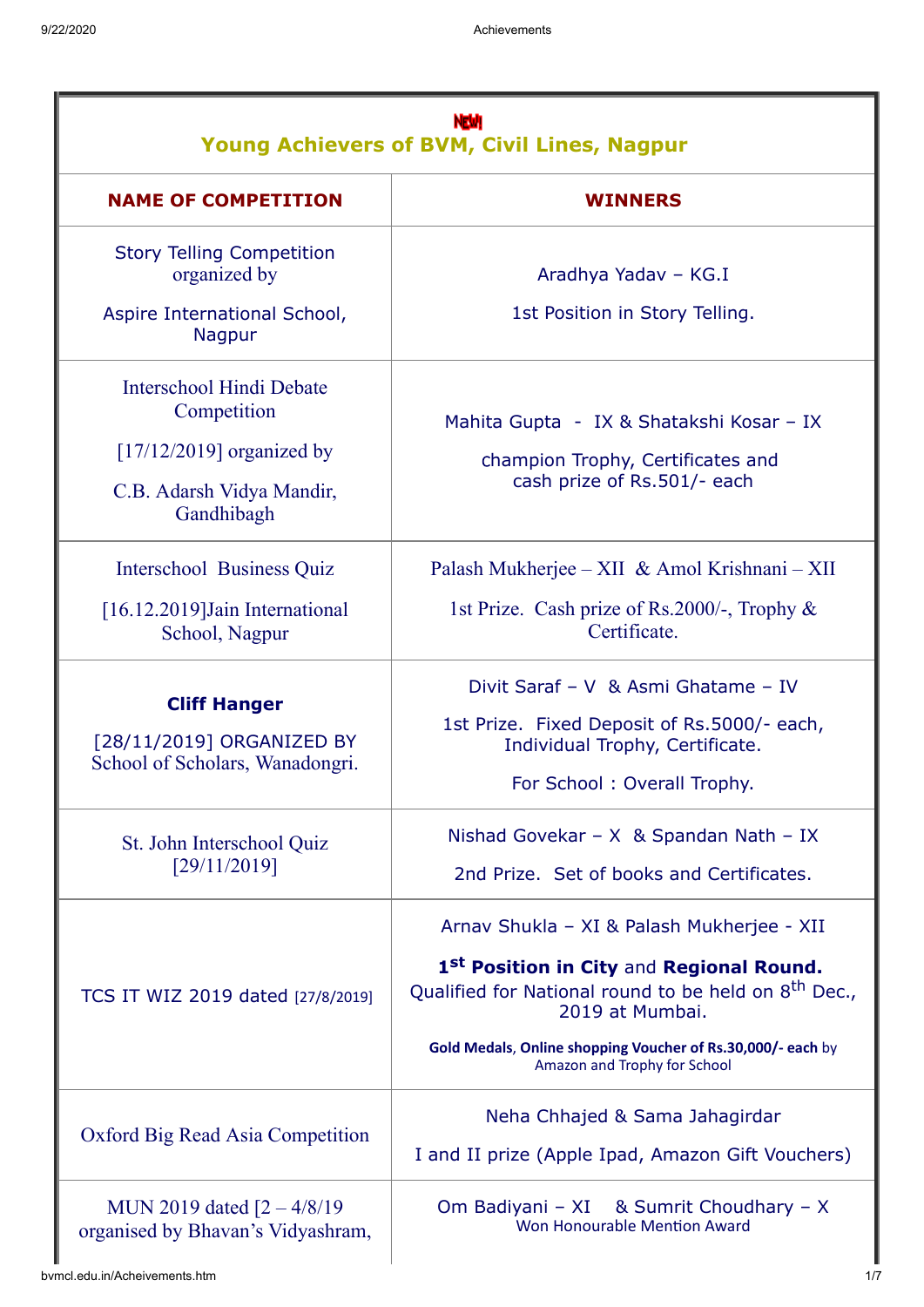| 9/22/2020                                                                                                                        | Achievements                                                                                                                |  |  |
|----------------------------------------------------------------------------------------------------------------------------------|-----------------------------------------------------------------------------------------------------------------------------|--|--|
| Chandigarh                                                                                                                       |                                                                                                                             |  |  |
| EXUN 2019 organized by Delhi<br>Public School, R. K. Puram, New<br>Delhi, India.                                                 | Arnav Shukla - XI<br>First position in the Hardware Category                                                                |  |  |
| BCQC Quiz 2019 DATED<br>11/5/2019]<br>Boat Club Quiz Club<br>Pune.                                                               | Tanmay Chindaliya & Nishad Govekar<br>Best Young Quizzer Award with cash prize of<br>Rs.500/-<br>1st Position in Team Event |  |  |
| Interschool On the spot Drawing<br>Competition on the topic Surgical<br>Strike.<br><b>ORGANISED BY Prahar Military</b><br>School | Riddhi Godbole - IV<br>1st Position cash prize of Rs.1500/- and gift<br>hamper                                              |  |  |
| On the spot Interschool Sand Art<br>Competition<br>organized by DPS                                                              | Hiya Bhakta - Suleha Ansari - Akshata Sawai - VIII<br>2nd Position. Trophy and Certificate.                                 |  |  |
| spell Bee Competition<br>organized by Ira International<br>School, Butibori                                                      | Sarayu Bhutada - X<br>2nd Prize. Trophy & Certificate.                                                                      |  |  |
| <b>Sanskrit Monologue Competition</b><br>$[28/8/2019]$ organized by<br>G.H. Raisoni Vidyaniketan,<br>Nagpur.                     | Aaditya Chandak - X<br>1st Prize. Certificate and Trophy.                                                                   |  |  |
| Science Carnival (Explorica)<br>$2/8/2019$ organized by<br>Bishop Cotton School, Nagpur                                          | Guisha Ghambir - VI & Anannya Ishwarkar-VI<br>1st Prize. Trophy, Certificate and Cash prize of<br>Rs.1000/- each.           |  |  |
| <b>Science Drama Competition</b><br>St. Ursula Girl's High School,<br>Nagpur                                                     | 8 students participated<br>3rd Prize. Cash prize of Rs.500/-, Trophy &<br>Certificates.                                     |  |  |
| Bhavan's Shikshan Bharati,<br>Mumbai declared BVM, CL, Ngp                                                                       | No.1 in Commerce Stream and No.8 in Science Stream                                                                          |  |  |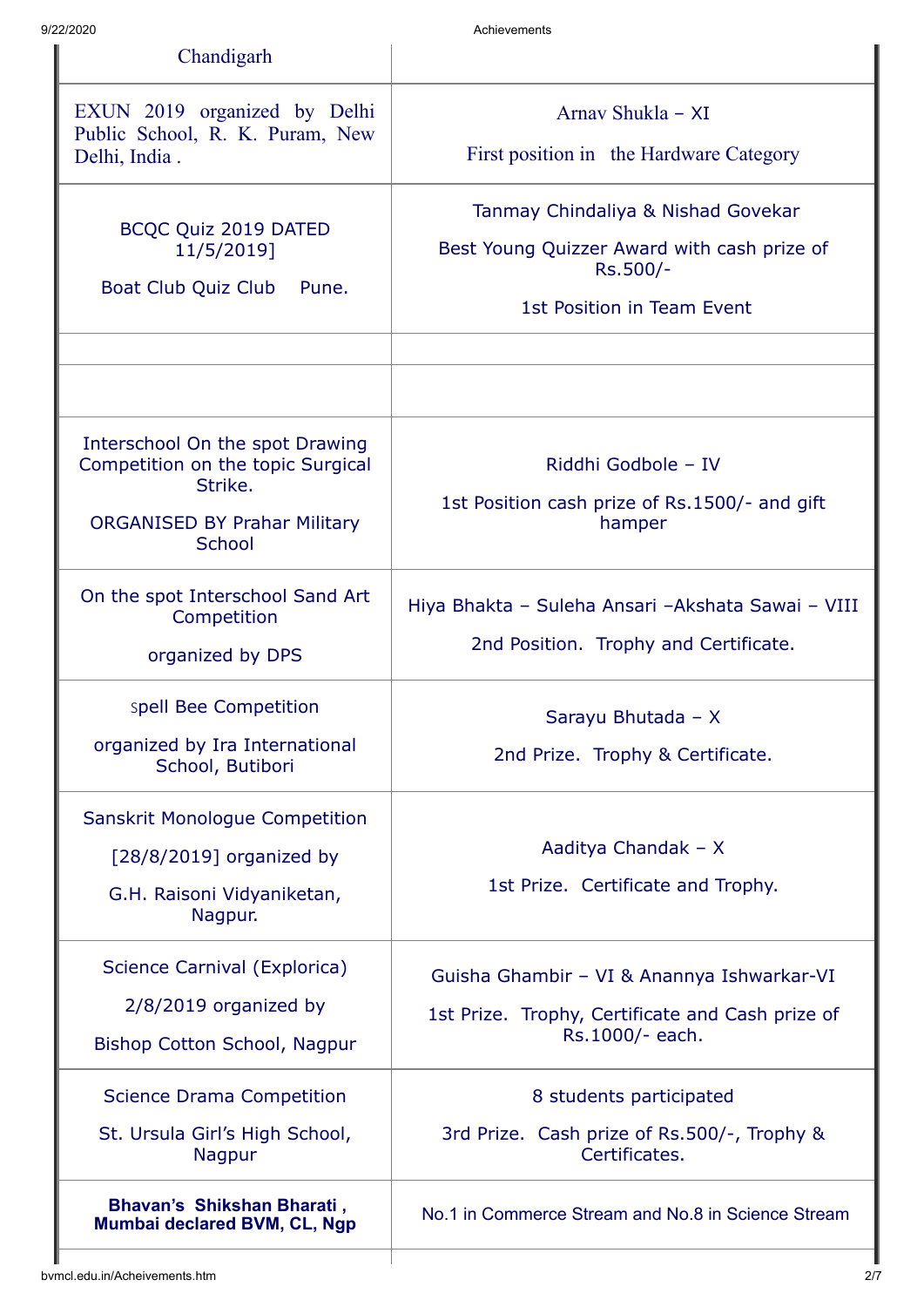| 9/22/2020                                                                                                   | Achievements                                                                                                                                                                                                            |  |  |
|-------------------------------------------------------------------------------------------------------------|-------------------------------------------------------------------------------------------------------------------------------------------------------------------------------------------------------------------------|--|--|
| <b>CPT Examination in 2018.</b>                                                                             | 17 students cleared the Exam                                                                                                                                                                                            |  |  |
| <b>Vidharbha Topper in CLAT</b><br>examination                                                              | Manan Daga with 128.75 marks out of 200 and AIR 186                                                                                                                                                                     |  |  |
| <b>MHCET Examination</b>                                                                                    | AIR 1 by securing 130 marks out of 150                                                                                                                                                                                  |  |  |
| <b>Vidharbha topper in CBSE Board</b><br><b>Examination Cracked the CPT</b><br>examination                  | Nidhi Chandak<br>with a score of 151 marks out of 200.                                                                                                                                                                  |  |  |
| 'IMPACT 2018' organized by 'The<br><b>Achievers School'</b>                                                 | First Position - Group A category were Vaibhav Asati,<br>Darsh Bhangde, Sarah Minhas, Swara Chute, Arnesh<br>Sahare, Toshi Jain, Simoyee Sengupta, Rijul Deshpande,<br>Raghav Rander and Aaria Rathi of Std. III and II |  |  |
|                                                                                                             | Second Position Group B-Mast. Aaradhya Gedam of Std.<br>KG-I in the Pre-school category, did a Mono-Act                                                                                                                 |  |  |
| <b>CSIR- NATIONAL ENVIRONMENTAL</b><br><b>ENGINEERING RESEARCH</b><br><b>INSTITUTE</b>                      | Sparsh Agrawal and Vidhi Parasrampuria of std. 5<br>bagged the first position in category of Std. V to std.<br>VII.                                                                                                     |  |  |
|                                                                                                             | Std. XI and XII, mast. Rahul Singh and mast. Lavanya<br>Temburne of std. XI won second position                                                                                                                         |  |  |
| <b>DOONGAJI ENGLISH ELOCUTION</b>                                                                           | Manas Mehta --- 3 <sup>rd</sup> prize.                                                                                                                                                                                  |  |  |
|                                                                                                             | Manas Mehta                                                                                                                                                                                                             |  |  |
| <b>LITMUN 2018</b>                                                                                          | <b>Commendation Award in the DISEC Committee</b><br>received a cash prize of Rs. 1500, a certificate and<br>Cadbury's Celebration Gift Hamper.                                                                          |  |  |
| <b>SPELLING BEE-IRA</b><br><b>INTERNATIONAL.</b>                                                            | Rashi Badiye - Trophy                                                                                                                                                                                                   |  |  |
| <b>KVPY Scholarship 2018</b>                                                                                | Adarsh Bathula of Std. XII, (Rank 1255).<br>KVPY Scholarship amount Rs. 80,000/- per annum.                                                                                                                             |  |  |
|                                                                                                             | Vyshnavi S.K. brought laurels to school, she cracked JEE (Advanced) with CRL Rank 15988.                                                                                                                                |  |  |
| Two.                                                                                                        | 25 students cleared JEE MAINS with 14 of them clearing paper one and 11 of them clearing Paper                                                                                                                          |  |  |
| 30 students have cleared NEET and 9 students have cleared NATA.                                             |                                                                                                                                                                                                                         |  |  |
| <b>Inter School Quiz Competition on</b><br>Earthquake Tips at IIT, Kanpur 26 <sup>th</sup><br><b>Jan 18</b> | <b>First Position</b>                                                                                                                                                                                                   |  |  |
|                                                                                                             | Arpit Anwani, Singdha Chaudhuri, Chinmay Deshmukh<br>and Rishikesh Bhadke                                                                                                                                               |  |  |
| <b>THE HITAVADA TROPHY</b>                                                                                  | Sanika Patil, Garima Yadav, Parth Khandenath, Rujuta<br><b>Purohit and Kartik Patil.</b>                                                                                                                                |  |  |
| <b>International Karate</b>                                                                                 | <b>RAGHAV SAHIL BHANGDE</b>                                                                                                                                                                                             |  |  |

I

Championship2018 in Kata Weight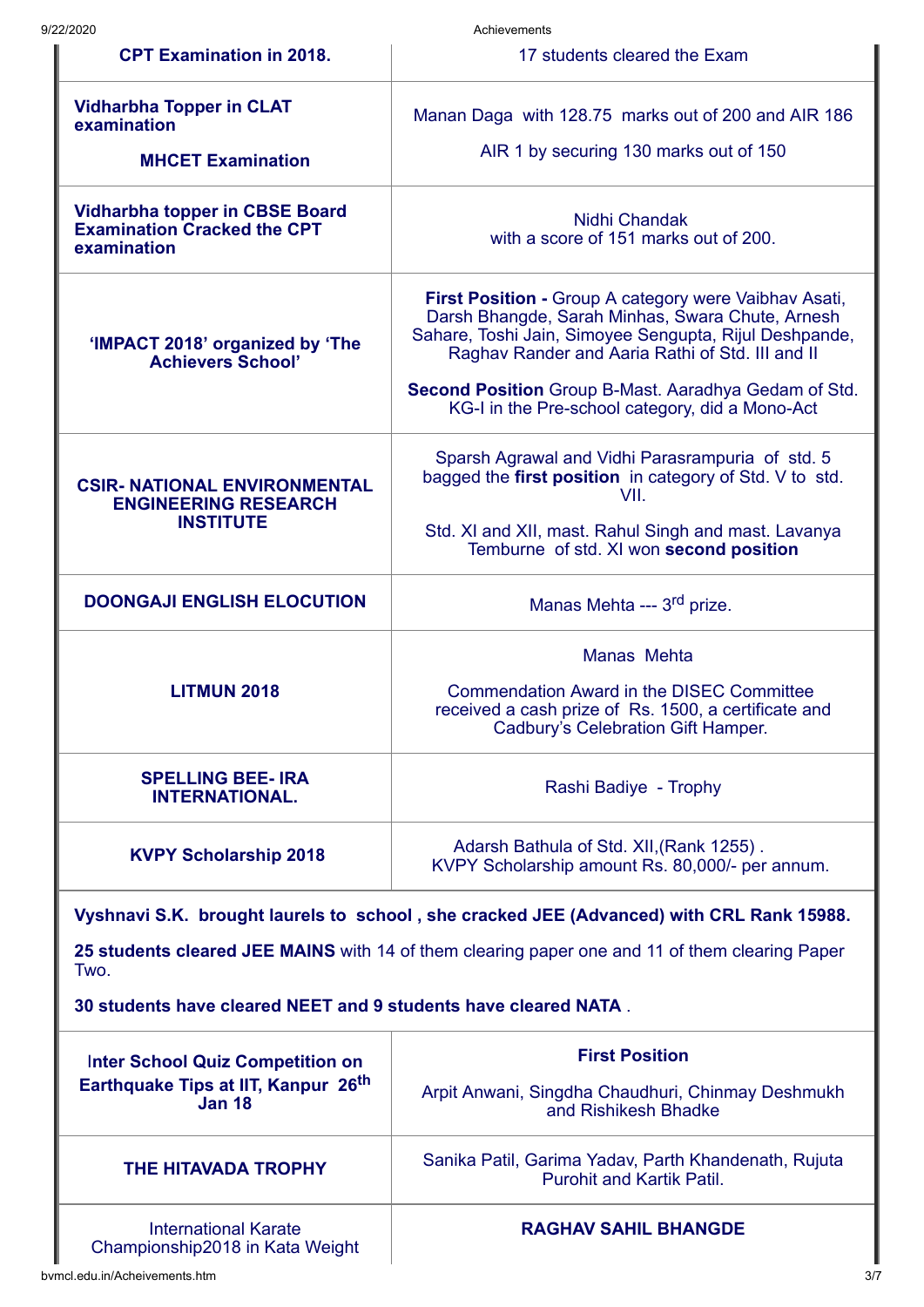| 9/22/2020                                                                                                                                                   | Achievements                                                                                                                                                                                   |
|-------------------------------------------------------------------------------------------------------------------------------------------------------------|------------------------------------------------------------------------------------------------------------------------------------------------------------------------------------------------|
| category 7 Kgs organized by Bhutan<br>Karate Association                                                                                                    | <b>Gold medals</b>                                                                                                                                                                             |
| <b>National Speed Skating Championship</b>                                                                                                                  |                                                                                                                                                                                                |
| <b>RAJYA PURASKAR</b><br>by Governor of Maharashtra                                                                                                         | Ayushi Asare of Std. X                                                                                                                                                                         |
| <b>Celesta International Cultural Comp.</b><br>2018                                                                                                         | 1 <sup>st</sup> Prize in Orchestra and 3D Collage making<br>Yash Agrawal, Siddharth Agrawal, Ved Joshi, Vedashree<br>Upadeo, Nandini Damle, Shivali Deshpande, Parinita<br>Patel, Gauri Damle. |
| <b>QUIZ-O-RANGE</b>                                                                                                                                         | <b>Best Performing School Trophy</b>                                                                                                                                                           |
| <b>TANTRA-FIESTA 2017</b>                                                                                                                                   | First Position : Chinmay Deshmukh, Palash Mukherjee,<br>Amol Krishnani and Nishad Govekar                                                                                                      |
| <b>CBSE Heritage India Quiz</b><br>2017.                                                                                                                    | First Position : Tanmay Chindaliya, Ketki Moghe and<br>Amol Krishnani                                                                                                                          |
| St. John InterSchool Quiz 2017<br>28th Nov 2017                                                                                                             | Palash Mukherjee - X & Nishad Govekar - VIII<br>won 1st Prize, Trophy and Books                                                                                                                |
| SCIPOTECH organized by Podar<br>World Sch, Koradi                                                                                                           | Kshitij Loha - VC Sarthak Jain - VC<br>Trophy and certificates                                                                                                                                 |
| CLIFF HANGER QUIZ 2017<br>23RD NOV                                                                                                                          | Tanmay Childaliya & Chinmay Deshmukh<br>won trophy & FD of 10,000/- each<br>Naivedya Bhati & Chinar<br>won trophy and FD of 7500/- each<br>Won overall Trophy in both Sen. & Jun.              |
| <b>VIGILANCE AWARENESS WEEK</b><br>Essay Writing Competition by<br>1)<br>Ordinance Fact. Ambazari<br>2) Painting Competition organized<br>by Allahabad Bank | Won 5 Prizes in 5 different categories.<br>Won 3 Prizes.                                                                                                                                       |
| SKIT COMPETITION organised by<br><b>ACHIEVERS SCH on 16th September</b><br>2017                                                                             | Won in Preprimary & Junior category<br>Individual trophies and certificates and Trophy for the School                                                                                          |
| Science Exhibition working model<br>competition 2017<br>[6.9.17] Nairs Essence International School                                                         | 1 <sup>st</sup> Prize.<br>Pearl Agrawal - VII & Mahita Gupta - VII<br>Cash prize of Rs.2000/- Overall city Championship Trophy.                                                                |
|                                                                                                                                                             |                                                                                                                                                                                                |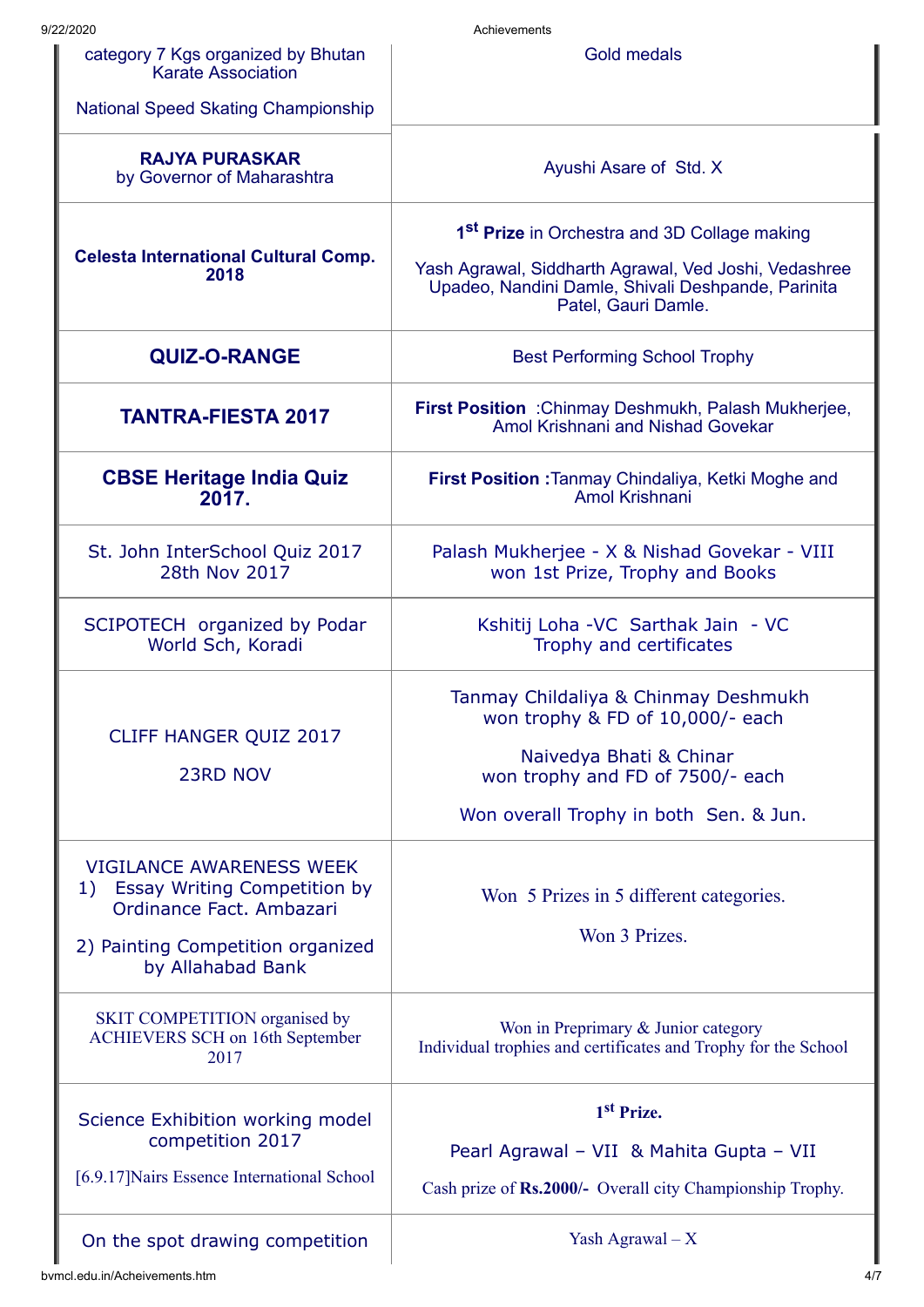| 9/22/2020                                                                                                                                                                    |                                                                                                                                                                                                                                                      | Achievements                                     |
|------------------------------------------------------------------------------------------------------------------------------------------------------------------------------|------------------------------------------------------------------------------------------------------------------------------------------------------------------------------------------------------------------------------------------------------|--------------------------------------------------|
| [06.09.17]LIC of India, Nagpur                                                                                                                                               | $2nd$ Prize. Cash prize of Rs.600/-, Trophy & Certificate.                                                                                                                                                                                           |                                                  |
|                                                                                                                                                                              |                                                                                                                                                                                                                                                      | Shlok Gandhi - VII                               |
|                                                                                                                                                                              | 1 <sup>st</sup> Prize                                                                                                                                                                                                                                | Yash Agrawal X                                   |
| <b>Painting Competition for</b>                                                                                                                                              | 2 <sup>nd</sup> Prize                                                                                                                                                                                                                                | Pearl Agrawal - VII                              |
| organ donation<br>[13.8.17] Medical college                                                                                                                                  |                                                                                                                                                                                                                                                      | Mehak Chaurasia $-X$                             |
|                                                                                                                                                                              | <b>3th Prize</b>                                                                                                                                                                                                                                     | Harshini Sawal                                   |
|                                                                                                                                                                              |                                                                                                                                                                                                                                                      | Smriti Sadrani - X<br>Yash Khodaskar - IX        |
| <b>Shaastra</b> - Spark Junior Quiz<br>[12.8.17]                                                                                                                             | 1 <sup>st</sup> Prize                                                                                                                                                                                                                                | Tanmay Chindaliya - XI<br>Prathmish Dhawle $-X$  |
|                                                                                                                                                                              | 2 <sup>nd</sup> Prize                                                                                                                                                                                                                                | Vedant Tambi - XII<br>Aishwarya Juneja - XI      |
|                                                                                                                                                                              | <b>4th Prize</b>                                                                                                                                                                                                                                     | Amol Krishnani - X<br>Chinmay Deshmukh $-X$      |
|                                                                                                                                                                              | 1 <sup>st</sup> Prize                                                                                                                                                                                                                                | Janhavi Kolte IX<br>Nishad Govekar - VIII        |
| <b>Reflections International 2017</b><br>19 to 24.8.17                                                                                                                       | 2 <sup>nd</sup> Prize                                                                                                                                                                                                                                | Ankita Chopde - XI                               |
| City Montessori School, Lucknow                                                                                                                                              | <b>Consolation</b><br>prize                                                                                                                                                                                                                          | Janhavi Kolte , Nishad Govekar<br>Pradhyumn Nair |
| Indian Talent, Mumbai had<br>organized National Level Indian<br>Talent exam                                                                                                  | Mahi Gayaki of Class III --5 <sup>th</sup> Rank at the state Level.<br>Piha Wakhare of Class VIII and Zaynath Hasan of Class IX<br>secured 2 <sup>nd</sup> & 7 <sup>th</sup> Rank at state level<br>scholarship of Rs.1000/- and merit certificates. |                                                  |
| Dhurubhai Ambani Scholarship<br>Programme 2017 to Meritorious<br>Students of Standard XII for pursuing<br>their college Education.                                           | 1. Ms. Madhurima Saha                                                                                                                                                                                                                                |                                                  |
|                                                                                                                                                                              | 2. Ms. Shubhangini Swarnakar                                                                                                                                                                                                                         |                                                  |
|                                                                                                                                                                              | 3. Ms. Meghna Agrawal                                                                                                                                                                                                                                |                                                  |
|                                                                                                                                                                              | 4. Mr. Suyash Raut                                                                                                                                                                                                                                   |                                                  |
| Centre for Excellence, New Delhi<br>had organized 9 <sup>th</sup> All India<br><b>Maths Science Talent</b><br>Examination 2016-17. Secured<br>All India Rank 4 and have been | Siddesh Band of Class II and Atharva Phirke<br>of Class VII<br>awarded Medal, Merit Certificate.                                                                                                                                                     |                                                  |
|                                                                                                                                                                              |                                                                                                                                                                                                                                                      |                                                  |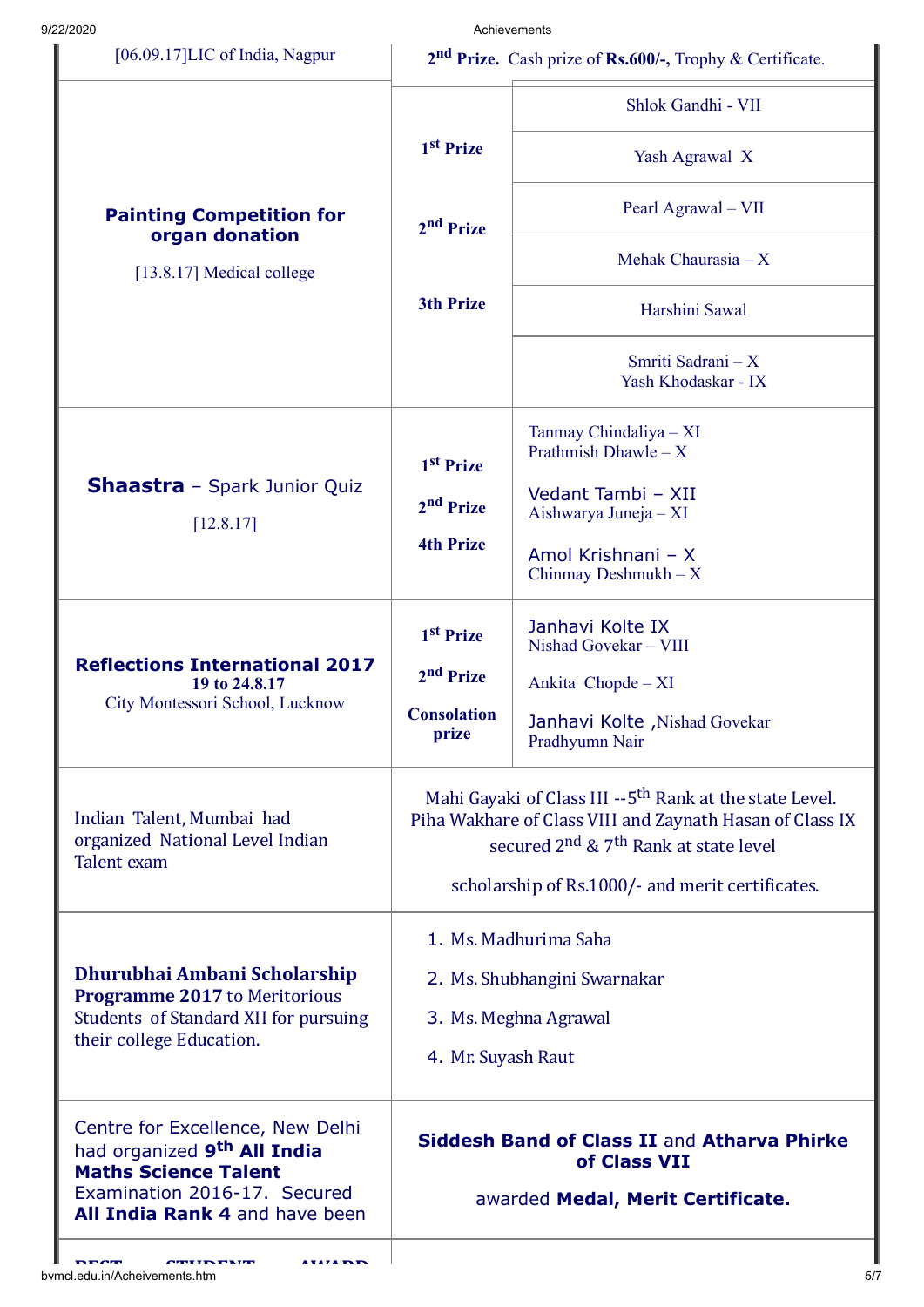| 9/22/2020                                                                                                                                                       | Achievements                                                                                                                                                         |                                                                                  |
|-----------------------------------------------------------------------------------------------------------------------------------------------------------------|----------------------------------------------------------------------------------------------------------------------------------------------------------------------|----------------------------------------------------------------------------------|
| <b>STUDENT</b><br><b>REST</b><br><b>AWAKD:</b><br>Kulapati Munshi Award for best<br><b>Student</b> for the year 2016 instituted by<br>Shikshan Bharati, Mumbai. | <b>Mast. Nachiket Girish</b><br>Medal, a Certificate and Cash award of Rs.7551/-.                                                                                    |                                                                                  |
| 1 <sup>st</sup> International Rank in the<br><b>International Olympiad of English</b><br>Language organized by Silverzone                                       | <b>Master Varun Agrawal</b><br>awarded Rs.1,00,000/-, Gold Medal, Trophy and<br><b>Certificate</b>                                                                   |                                                                                  |
|                                                                                                                                                                 | 1 <sup>st</sup> Prize<br><b>Junior Section:</b><br>Vedant Kapoor - VII<br>Manas Mehta - VII<br>Alina Anjum - VII                                                     |                                                                                  |
| <b>11th Eureka International City</b><br><b>Montessori School, Lucknow</b><br>$[16 -19/10/16]$                                                                  | Consolation<br>$-$ II<br><b>Tanushree</b><br>Deshmukh-<br>V<br>Priyanshi<br>Panpaliya -<br>IV<br>Ashlesha<br>Pradhan -<br><b>VI</b><br>Zayna<br>Hasan<br><b>VIII</b> | Consolation - III<br>Shubham Sengupta - V<br>Sama Jahagirdar - V<br>Adya Das - V |
| <b>Udbhav Utsav Dance Festival</b><br>$[13 -16/10/16]$                                                                                                          | Consolation Prize in Classical Dance Competition.<br>Trophy for school.                                                                                              |                                                                                  |
| <b>Celesta International</b><br><b>CMS, LUCKNOW</b>                                                                                                             | 1st in Painting -Yash Agrawal<br>1st in Collage - Palak Agrawal<br><b>Consolation Prize in Orchestra</b><br>1 <sup>st</sup> Runners up Trophy for School             |                                                                                  |
| $7T$ h Odyssey International<br><b>English Literary Fest, 2016[28</b><br>to 31.8.16]                                                                            | <b>1st Consolation Prize</b>                                                                                                                                         |                                                                                  |
| <b>National Astronomy Olympiad</b><br>conducted by Orange planet<br>2016                                                                                        | Mast. Yatharth Singh of std 3rd secured<br>2nd rank.                                                                                                                 |                                                                                  |